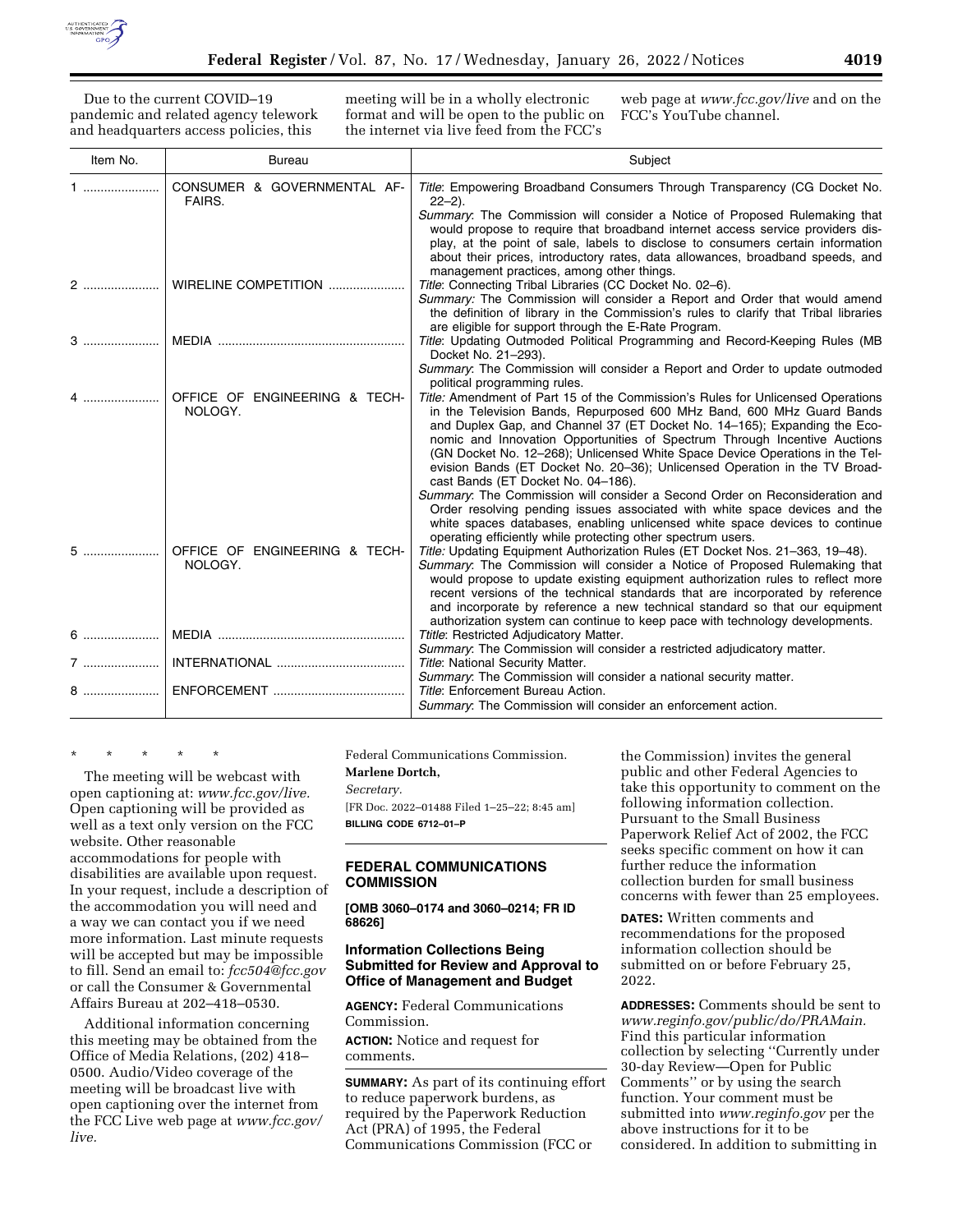*[www.reginfo.gov](http://www.reginfo.gov)* also send a copy of your comment on the proposed information collection to Cathy Williams, FCC, via email to *[PRA@](mailto:PRA@fcc.gov) [fcc.gov](mailto:PRA@fcc.gov)* and to *[Cathy.Williams@fcc.gov.](mailto:Cathy.Williams@fcc.gov)*  Include in the comments the OMB control number as shown in the **SUPPLEMENTARY INFORMATION** below.

**FOR FURTHER INFORMATION CONTACT:** For additional information or copies of the information collection, contact Cathy Williams at (202) 418–2918. To view a copy of this information collection request (ICR) submitted to OMB: (1) Go to the web page *[http://www.reginfo.gov/](http://www.reginfo.gov/public/do/PRAMain) [public/do/PRAMain,](http://www.reginfo.gov/public/do/PRAMain)* (2) look for the section of the web page called ''Currently Under Review,'' (3) click on the downward-pointing arrow in the ''Select Agency'' box below the ''Currently Under Review'' heading, (4) select ''Federal Communications Commission'' from the list of agencies presented in the ''Select Agency'' box, (5) click the ''Submit'' button to the right of the ''Select Agency'' box, (6) when the list of FCC ICRs currently under review appears, look for the Title of this ICR and then click on the ICR Reference Number. A copy of the FCC submission to OMB will be displayed.

**SUPPLEMENTARY INFORMATION:** The Commission may not conduct or sponsor a collection of information unless it displays a currently valid Office of Management and Budget (OMB) control number. No person shall be subject to any penalty for failing to comply with a collection of information subject to the PRA that does not display a valid OMB control number.

As part of its continuing effort to reduce paperwork burdens, as required by the Paperwork Reduction Act (PRA) of 1995 (44 U.S.C. 3501–3520), the FCC invited the general public and other Federal Agencies to take this opportunity to comment on the following information collection. Comments are requested concerning: (a) Whether the proposed collection of information is necessary for the proper performance of the functions of the Commission, including whether the information shall have practical utility; (b) the accuracy of the Commission's burden estimates; (c) ways to enhance the quality, utility, and clarity of the information collected; and (d) ways to minimize the burden of the collection of information on the respondents, including the use of automated collection techniques or other forms of information technology. Pursuant to the Small Business Paperwork Relief Act of 2002, Public Law 107–198, see 44 U.S.C. 3506(c)(4), the FCC seeks specific comment on how it might ''further

reduce the information collection burden for small business concerns with fewer than 25 employees.''

*OMB Control Number:* 3060–0174. *Title:* Sections 73.1212, 76.1615, and

76.1715, Sponsorship Identification. *Form Number:* N/A.

*Type of Review:* Revision of a

currently approved collection. *Respondents:* Business or other forprofit entities; Individuals or

households.

*Number of Respondents and Responses:* 22,900 respondents;

1,886,524 responses.

*Estimated Time per Response:* .0011 to .2011 hours.

*Frequency of Response:*  Recordkeeping requirement, Third party disclosure requirement, On occasion reporting requirement.

*Total Annual Burden:* 258,567 Hours. *Total Annual Cost:* \$449,373.

*Obligation to Respond:* Required to obtain or retain benefits. The statutory authority for this collection is contained in sections 4(i), 317 and 507 of the Communications Act of 1934, as amended.

*Needs and Uses:* The information collection requirements that are approved under this collection are as follows:

47 CFR 73.1212 requires a broadcast station to identify at the time of broadcast the sponsor of any matter for which consideration is provided. For advertising commercial products or services, generally the mention of the name of the product or service constitutes sponsorship identification. In the case of television political advertisements concerning candidates for public office, the sponsor shall be identified with letters equal to or greater than four (4) percent of the vertical height of the television screen that airs for no less than four (4) seconds. In addition, when an entity rather than an individual sponsors the broadcast of matter that is of a political or controversial nature, licensee is required to retain a list of the executive officers, or board of directors, or executive committee, etc., of the organization paying for such matter. Sponsorship announcements are waived with respect to the broadcast of ''want ads'' sponsored by an individual but the licensee shall maintain a list showing the name, address and telephone number of each such advertiser. These lists shall be made available for public inspection.

47 CFR 73.1212(e) states that, when an entity rather than an individual sponsors the broadcast of matter that is of a political or controversial nature, the licensee is required to retain a list of the

executive officers, or board of directors, or executive committee, etc., of the organization paying for such matter in its public file. Pursuant to the changes contained in 47 CFR 73.1212(e) and 47 CFR 73.3526(e)(19), this list, which could contain personally identifiable information, would be located in a public inspection file to be located on the Commission's website instead of being maintained in the public file at the station.

Burden estimates for this change are included in OMB Control Number 3060–0214.

47 CFR 76.1615 states that, when a cable operator engaged in origination cablecasting presents any matter for which money, service or other valuable consideration is provided to such cable television system operator, the cable television system operator, at the time of the telecast, shall identify the sponsor. Under this rule section, when advertising commercial products or services, an announcement stating the sponsor's corporate or trade name, or the name of the sponsor's product is sufficient when it is clear that the mention of the name of the product constitutes a sponsorship identification. In the case of television political advertisements concerning candidates for public office, the sponsor shall be identified with letters equal to or greater than four (4) percent of the vertical height of the television screen that airs for no less than four (4) seconds.

47 CFR 76.1715 state that, with respect to sponsorship announcements that are waived when the broadcast/ origination cablecast of ''want ads'' sponsored by an individual, the licensee/operator shall maintain a list showing the name, address and telephone number of each such advertiser. These lists shall be made available for public inspection.

This information collection is being revised to reflect the burden associated with the foreign sponsorship identification disclosure requirements adopted in the Sponsorship Identification Requirements for Foreign Government-Provided Programming (86 FR 32221, June 17, 2021, FCC 21–42, rel. Apr. 22, 2021). The collection requires broadcast television and radio stations, as well as 325(c) permit holders, to make a specific disclosure at the time of broadcast if material aired pursuant to the lease of time on the station has been sponsored, paid for, or furnished by a foreign governmental entity that indicates the specific entity and country involved. Licensees of each broadcast station and 325(c) permit holders also are required to exercise reasonable diligence to ascertain